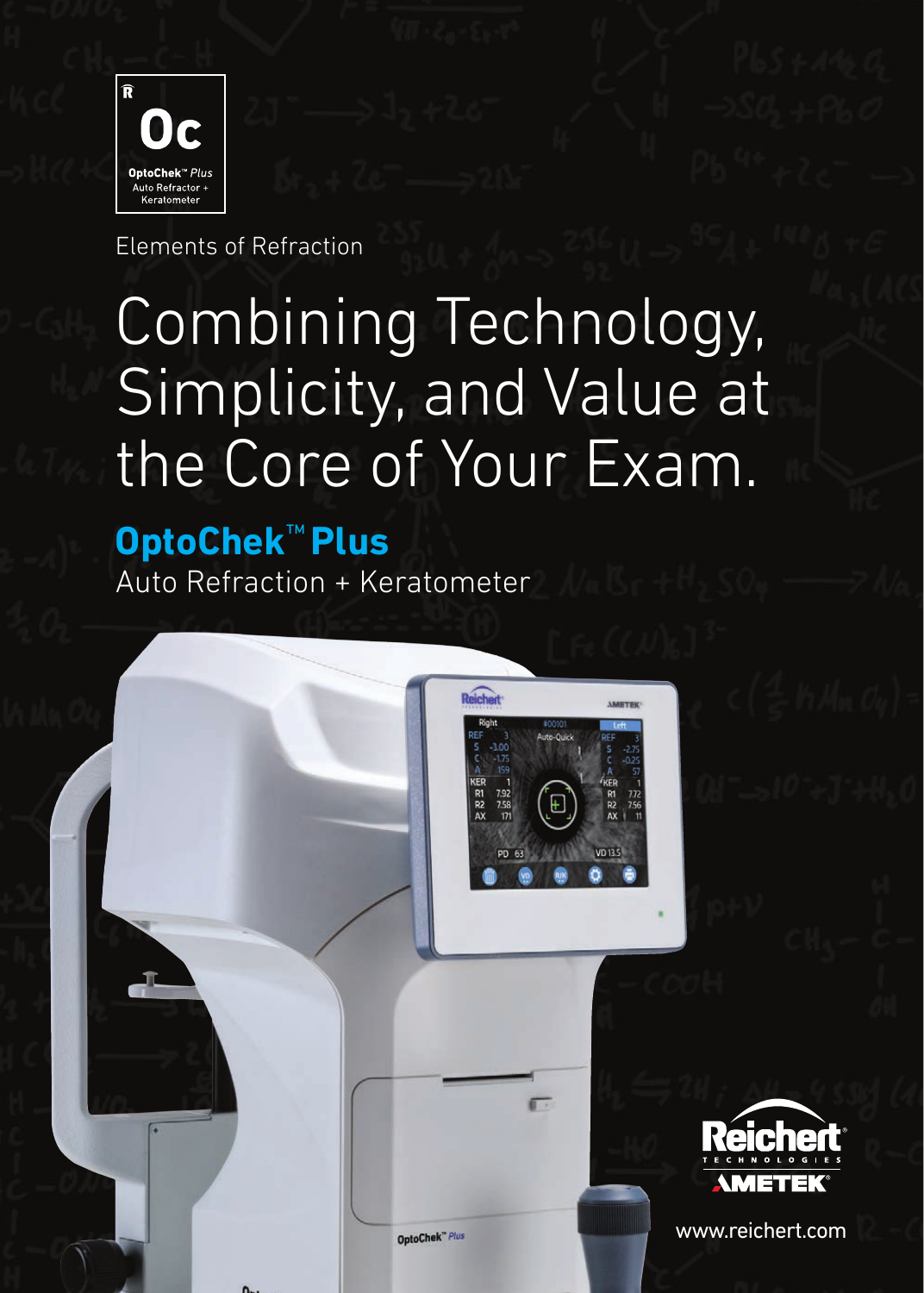

# **OptoChek™ Plus** Auto Refractor + Keratometer

The all-new Reichert® OptoChek™ Plus Auto Refractor + Keratometer is thoughtfully designed and packed with powerful features that streamline the pre-test process for all eye care practitioners, making it a welcomed addition to our renowned family of lane and refraction equipment. The OptoChek™ Plus is fast, simple, and best of all, allows you to easily obtain important pre-test measurement information at the start of your exam quickly and accurately.

### Slim and Elegant Design

Featuring a slim, ergonomic profile and compact footprint, the OptoChek™ Plus saves valuable space and fits seamlessly into existing pre-test rooms and office settings. It even has a small storage compartment located on its top for convenient stowing of essential supplies and accessories.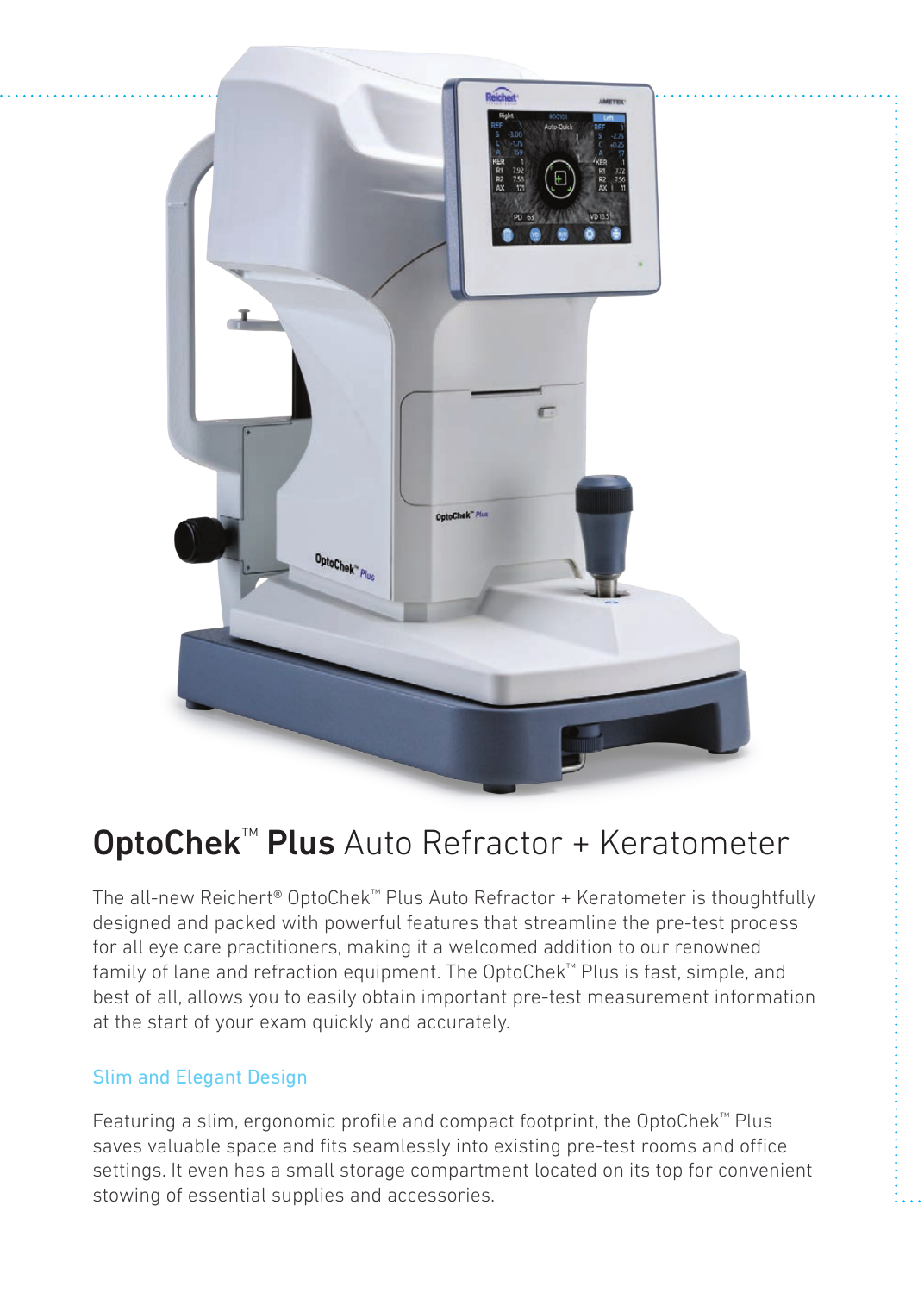### Simple User Interface and Touch Screen Display

The 5.7" full-color LCD touchscreen monitor displays intuitive icons with incredible visibility. The display has the capability of pivoting on a 50° vertical axis and 30° horizontal axis so that the OptoChek™ Plus can be easily configured to accommodate any operator.

#### Improved Measurement

An adjustable chinrest and redesigned joystick make it easy for any practitioner to correctly position the patient for accurate, comfortable measurements. For even greater efficiency, Auto-Quick Measurement Mode reduces the amount of time needed to obtain measurement and greatly increases patient throughput.

#### Reliability Index

The innovative Reliability Index takes into account all factors of the measurement process so you can be confident in the accuracy of your readings.

#### IOL Measurement Mode

The new IOL measurement mode allows for measurements on patients with intraocular lens implants or cataracts to be obtained without difficulty. It has the ability to obtain measurements on patients with intraocular lens implants or cataracts with the new IOL measurement mode with ease.

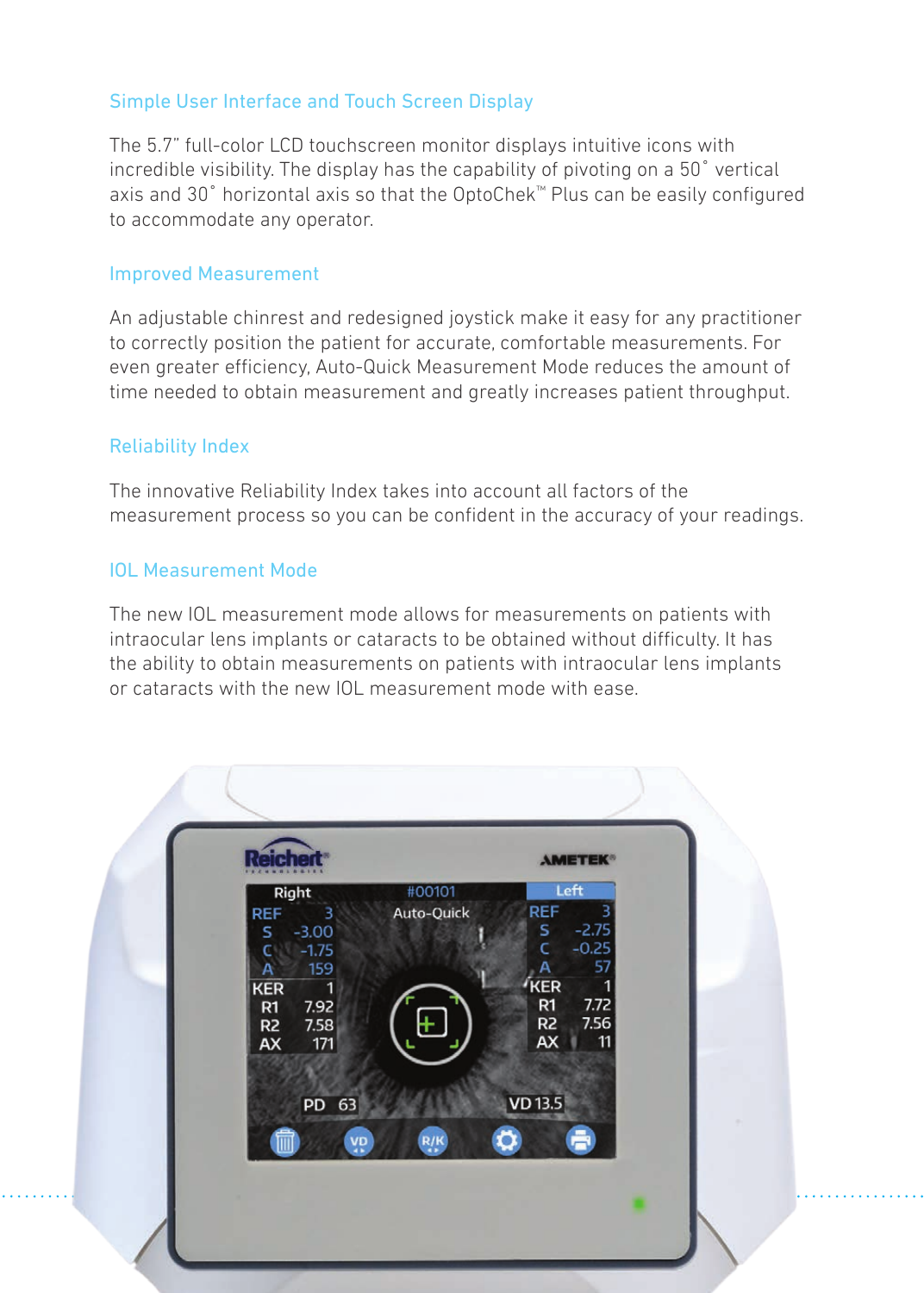

#### Wide Measurement Range

Accurately and continuously obtain wide-ranging measurements of Sphere  $(-30$  to  $+22$  Diopters), Cylinder (0 to  $\pm$  10 Diopters), and Axis (0 $^{\circ}$  to 180 $^{\circ}$ ).

### Photopic and Scotopic Mode

Scotopic Pupil Size (SPS) and Photopic Pupil Size (PPS) modes adjust illumination to assess the accommodation for different lighting conditions.

### PD Measurement

Pupillary distance (PD) is automatically measured after reading both eyes, increasing efficiency and patient throughput.

### Data Output Options

Data output options include a built-in printer and RS-232C interface that can be configured to send data to your EMR or any Reichert® Digital Phoroptor® for quick and immediate results. Easily connect the OptoChek™ Plus to an entire Reichert digital lane, for a completely connected exam and increased practice efficiency.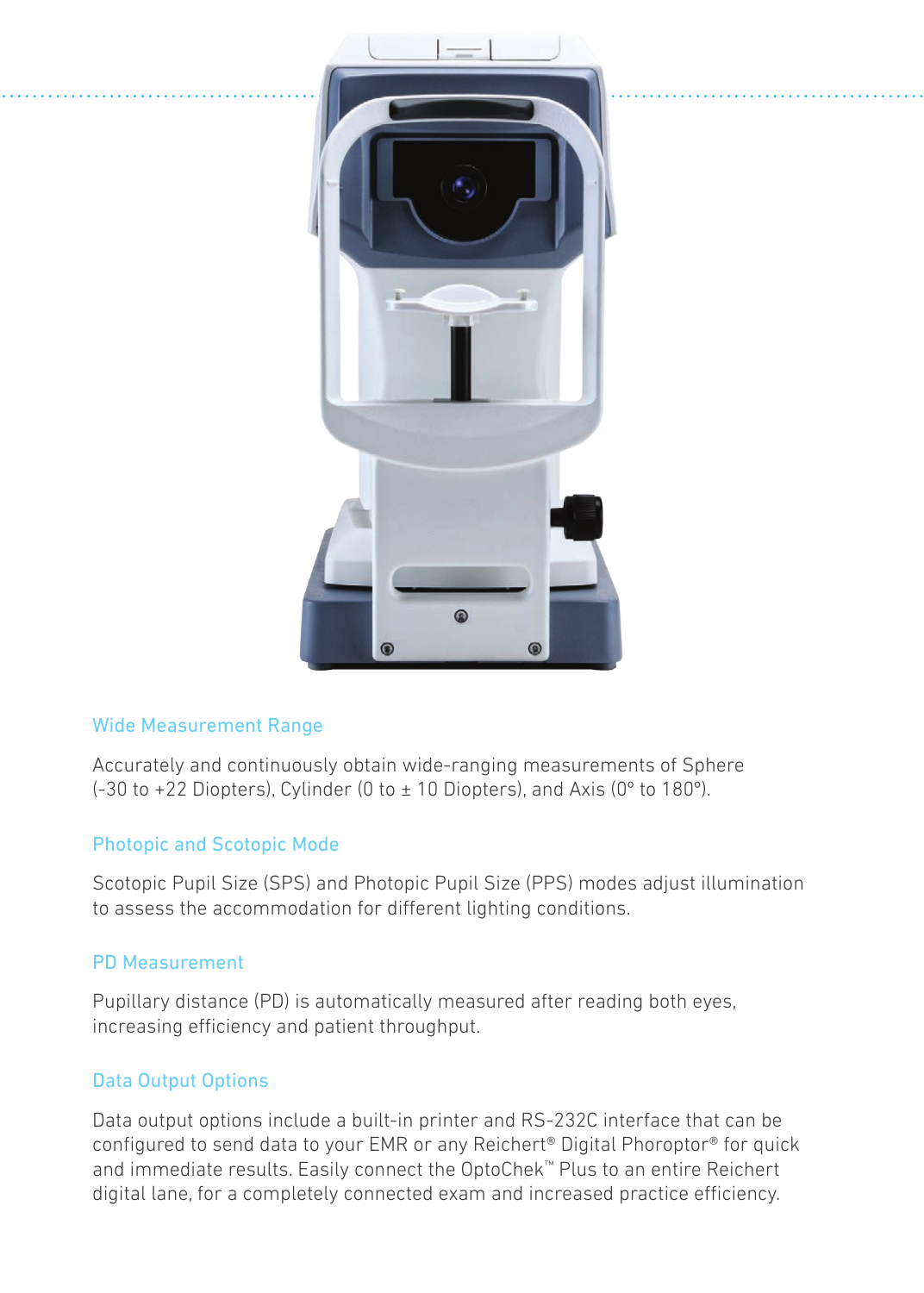# OptoChek™ Plus

Catalog Number: 15170 Auto Refractor + Keratometer

## Specifications:

### Refractive Measurement Range

| Sphere     | $-30D$ to $+22D$ (in case VD=12)<br>(Step: 0.12/0.25D) |
|------------|--------------------------------------------------------|
| Cylinder   | $0$ to $\pm$ 10D (Step: 0.12/.25D)                     |
| Axis Angle | 1 to 180° (Step: 1°)                                   |

## Keratometry Refraction Range

| Radius of Curvature           | 5.0 to 10.0 mm (Step: 0.01 mm)                                     |
|-------------------------------|--------------------------------------------------------------------|
| Corneal Power                 | 33.75 to 67.5D (Corneal refractive<br>n=1/3375) (Step: 0.12/0.25D) |
| Degree of Corneal Astigmatism | 0 to $\pm$ 10D (Step: 0.12/0.25D)                                  |
| Axis Angle                    | 1 to 180° (Step: 1°)                                               |

### **Refraction**

| Pupil Diameter Measurement Range | 2.0 to 8.5 mm (Step: 0.01 mm)             |
|----------------------------------|-------------------------------------------|
| PD Measurement Range             | 85 mm (Step: 1 mm)                        |
| Vertex Distance                  | $0.10.12.13.5.15$ mm                      |
| Minimum Pupil Diameter           | $2.0 \text{ mm}$                          |
| Printer                          | Thermal line printer (Paper width: 58 mm) |
| Internal Monitor                 | 145 mm (5.7 inches) color LCD monitor     |

### Positioning Range of Measurement Unit

| Front/Back                            | $+22$ mm |
|---------------------------------------|----------|
| Right/Left                            | $+43$ mm |
| Up/Down                               | $±17$ mm |
| Vertical Adjustment Range of Chinrest | $±30$ mm |
| Output                                | RS-232C  |

### Size

| Weight, Unpacked | 28.1 Kg (12.8 lbs)     |
|------------------|------------------------|
| Height           | 46.4 cm (18.3 in.)     |
| Width            | $22.9$ cm $(9.0)$ in.) |
| Depth            | 42.9 cm (16.9 in.)     |

### **Electrical**

| Input Power            | 100 to 240V @ 50/60Hz, 60 VA        |
|------------------------|-------------------------------------|
| Fuse                   | T2AL 250 VAC                        |
| Bluetooth Power Source | $5$ VDC $\pm$ 5% @ 200 mA (typical) |
| Power Saving Function  | OFF. 3. 5. 10 min. (switchable)     |